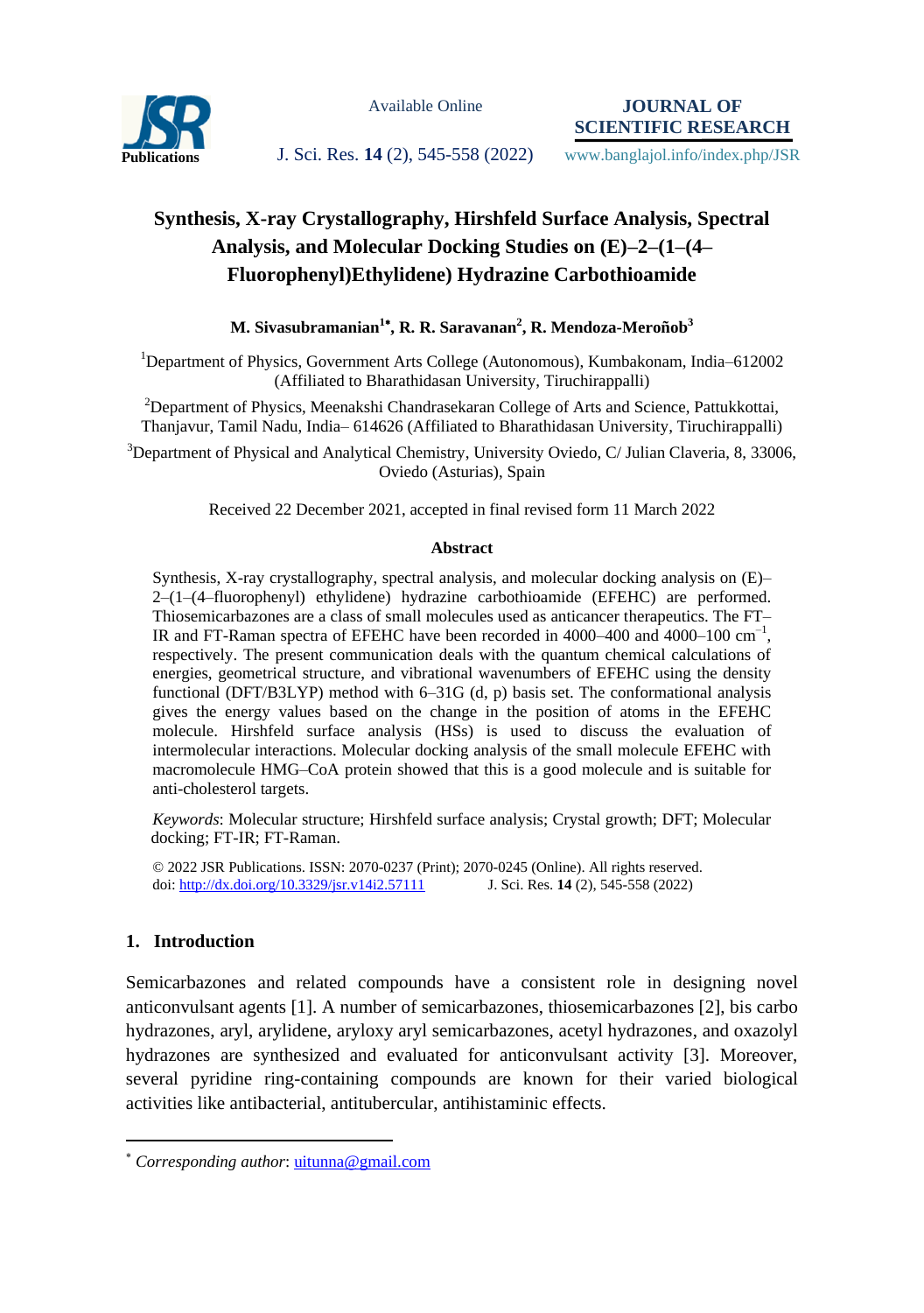Thiosemicarbazides are versatile ligands having p-delocalization of charge and configurational flexibility of the molecular chain that can give rise to a great variety of coordination modes owing to the interest they generate through a variety of biological properties ranging from anticancer, antitumor, antifungal antibacterial, antimalarial, anti filarial, antiviral and anti-HIV activities [4]. Following this report, various aliphatic, aromatic, and heteroaromatic carbaldehyde thiosemicarbazones were synthesized and evaluated for antitumor activity against a wide spectrum of transplanted murine neoplasms [5].

Synthesis, X-ray crystallography, DFT calculations, molecular geometry, conformational stability, vibrational spectroscopic analysis, and Hirshfeld Surface analysis have been performed. The Molecular docking studies of EFEHC crystal show that it is suitable for the Cholesterol target. In docking, EFEHC interacts with the 1DQ8 protein target, and it gives a negative energy value with a hydrogen bond.

# **2. Experimental**

# **2.1.** *Sample preparation*

The 1–(4–Fluorophenyl)ethanone and thiosemicarbazide compounds in the solid-state with ≥98.0 % purity (Merck GR) were used for the synthesis of EFEHC material. The solution of  $1-(4-Fluorophenyl)$ ethanone (2.76 g 0.02 Mol) and thiosemicarbazide (1.82 g, 0.02 Mol) were taken with the absolute methanol (80 mL) in a round bottom flask. It was refluxed for 2 h in the presence of a p–toluenesulfonic acid as a catalyst, with continuous stirring. The Teflon platform stirs the internal solution at a speed of 150 rpm to 300 rpm. On cooling to room temperature, the precipitate was filtered off. The resulting product was collected, washed with copious cold methanol, dried, and recrystallized using methanol.

# **2.2. Computation details for density functional theory calculations**

The entire calculations were performed at B3LYP levels that are included in the Gaussian 09W [6] package with the  $6-31G$  (d, p) basis set functions of the DFT utilizing gradient geometry optimization [7] employing Becke's three-parameter hybrid functional [8] combined with the Lee-Yang–Parr correlation [9] functional (B3LYP) method for obtaining the geometry optimization as it is moderate and suitable for such organic molecular structures [10]. The energy calculations were carried out for four different possible conformers.

# **3. Results and Discussion**

### **3.1.** *Molecular structure analysis*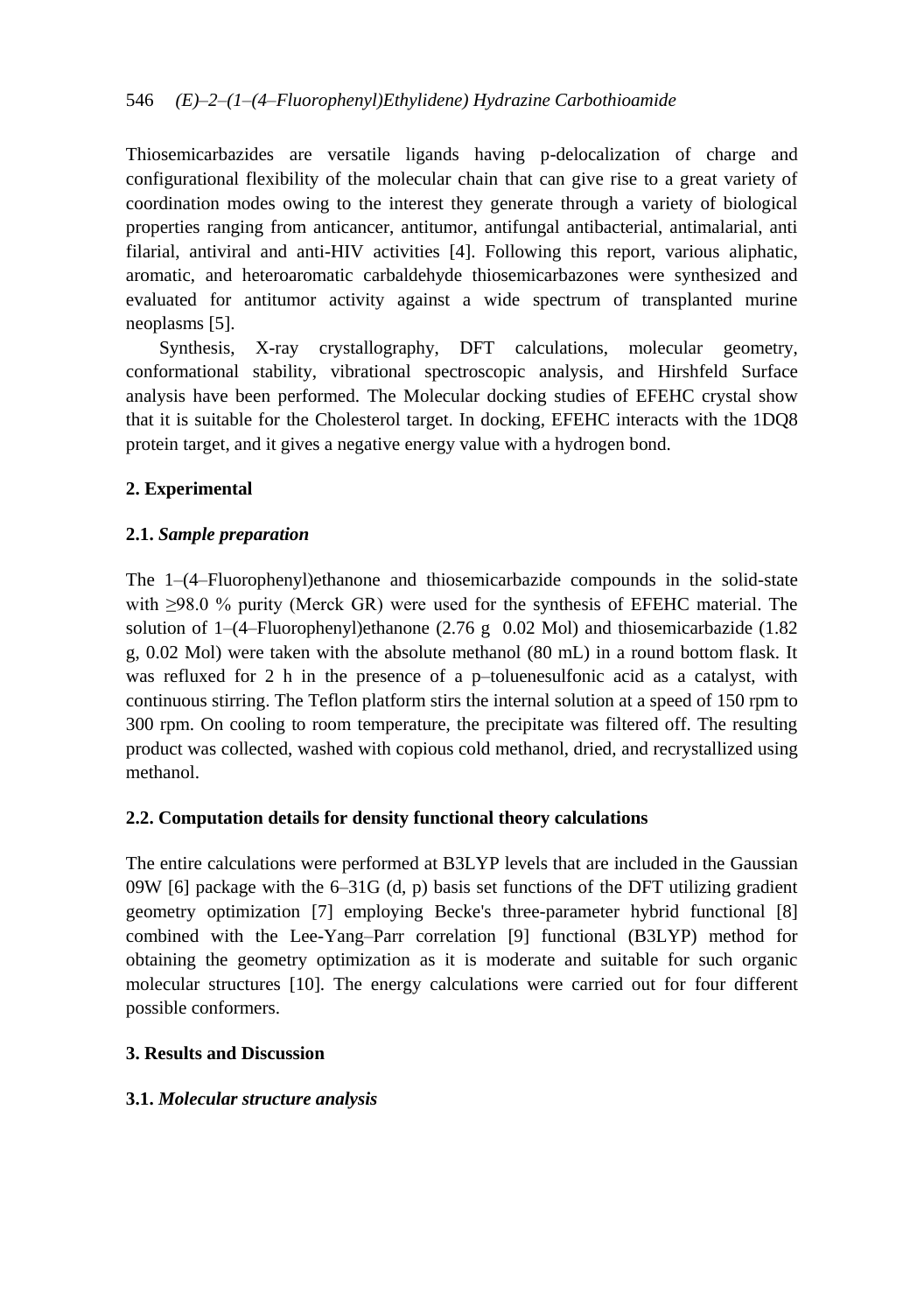The EFEHC crystal structure belongs to a triclinic system with P–1 symmetry. The molecule shows the thione form and E–configuration of hydrazine bonds in the crystal state. The bond length N(1)–N(2) (1.385 (2) Å) and the dihedral angle  $C(7)=N(1)N(2)$ –  $C(9)(170.97(2)°)$  are similar to those found for thiosemicarbazone systems in CSD [11] (selected 371 hits, average distance N–N is 1.374 Å and mean dihedral angle is 178.21 $^{\circ}$ ). The dihedral angle between the principal structural moieties, the fluorobenzene ring  $C1/C2/C3/C4/C5/C6/F1$  (C3 atom max. deviation = 0.0112 (2) Å) and the moiety C7/N1/N2/C9/S1/N3 (N1 atom max. deviation = 0.1127 (2)  $\hat{A}$ ) is 48.24 (1)° [12] in which the F atom is in the ortho position, i.e.,  $55.77(1)^\circ$ .

| Formula                                  | C9 H10 F N3 S                         |
|------------------------------------------|---------------------------------------|
| Formula weight (g mol-1)                 | 211.26                                |
| Temperature (K)                          | 293(2)                                |
| Wavelength                               | MoK $\a$ (0.71073 Å)                  |
| Crystal system                           | Triclinic                             |
| Space group                              | $P-1$                                 |
| <b>Unit cell dimensions</b>              |                                       |
| a(A)                                     | 8.3300(7)                             |
| b(A)                                     | 8.6610(8)                             |
| c(A)                                     | 9.0750(8)                             |
| $\alpha$ (°)                             | 74.680(5)                             |
| $\beta$ <sup>(<math>\circ</math></sup> ) | 65.580(4)                             |
| $\gamma$ (°)                             | 61.370(4)                             |
| Cell volume $(\AA^3)$                    | 521.47(8)                             |
| Z                                        | 2                                     |
| Calc. Density (mg $m^{-3}$ )             | 1.345                                 |
| Absorption coefficient $(mm^{-1})$       | 0.288                                 |
| F(000)                                   | 220                                   |
| Crystal size $(mm3)$                     | $0.20 \times 0.20 \times 0.20$        |
| Theta range for data collection $(°)$    | $2.5 - 27.5$                          |
| Index ranges                             | $-10 \le h \le 10, -11 \le k \le 11,$ |
|                                          | $-11 \le l \le 11$                    |
| Reflections collected                    | 5397                                  |
| Independent reflections                  | 1968 ( $R_{\text{int}} = 0.0361$ )    |
| Completeness (%)                         | 99.91                                 |
| Data/restraints/parameters               | 2363/0/139                            |
| Goodness-of-fit on $F^2$                 | 1.084                                 |
| Final R indices $(I>2\sigma(I))$         | $R1 = 0.0454$                         |
|                                          | $wR2 = 0.1358$                        |
| R indices (all data)                     | $R1 = 0.0530$                         |
|                                          | $wR2 = 0.1415$                        |
| Largest diff. peak and hole              | 0.346 and $-0.327$ e $\AA^{-3}$       |

Table 1. Crystal Data and Structure Refinement for EFEHC.

In the crystal packing, the molecules are linked into two–dimensional layers by intermolecular N—H⋯S hydrogen–bond interactions, which generate chains. These chains are formed by two types of centrosymmetric synthon (I and II) through the amine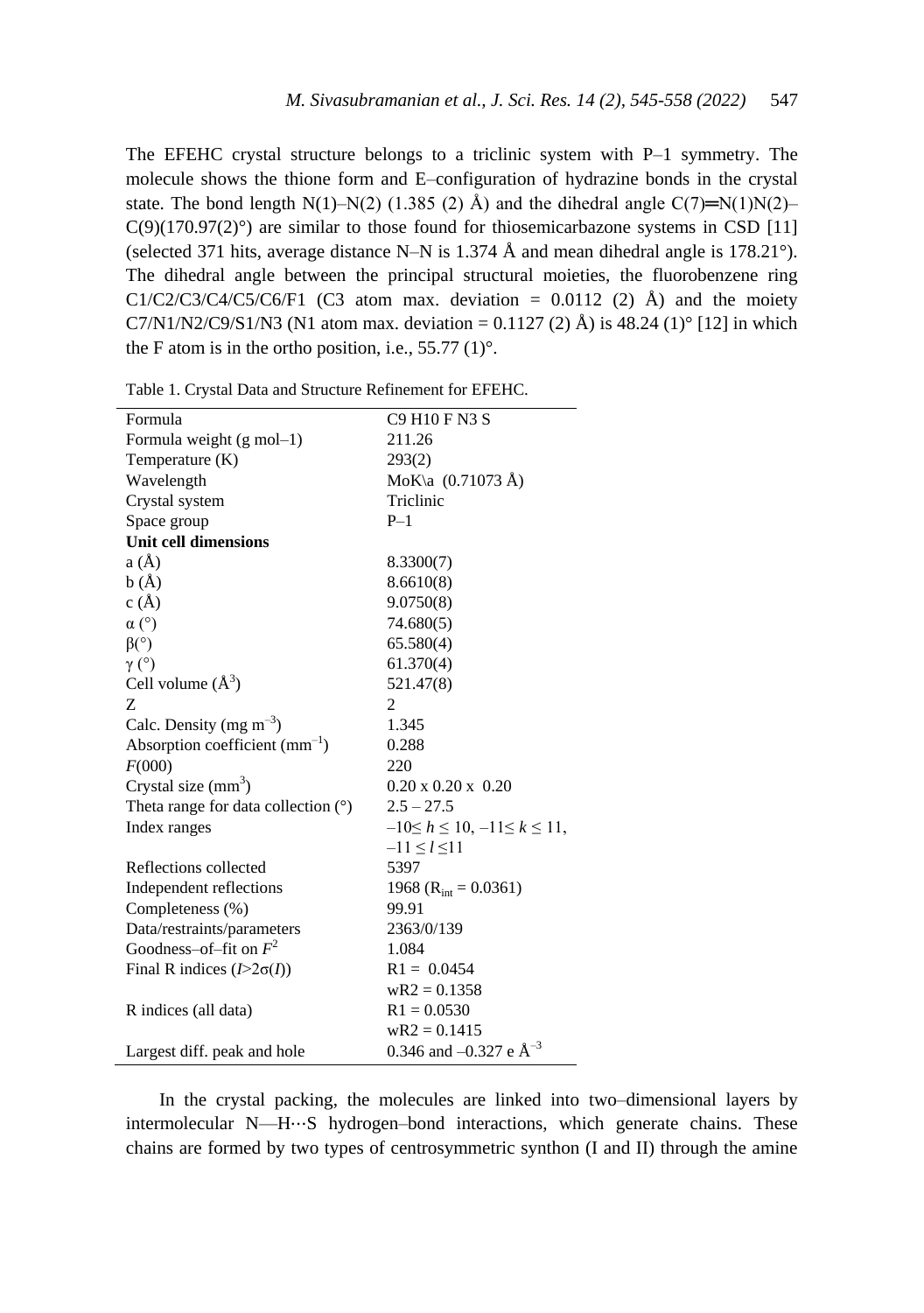and thioamide hydrogens. On the other hand, the strong N–H⋯F hydrogen bond connects the fluorobenzene rings with the chain-smoking (green), providing additional crystal stability. Additionally,  $\pi-\pi$  stacking interactions  $(Cg1(C1 \rightarrow C6) \cdots Cg1(iv) = 4.4254(2)$  Å, offset =  $36.67^{\circ}$  for iv: 1–x,1–y,–z) are present in the crystal and are well orientated, which are contributing to stabilizing chains. Tables 1 and 2 describe the crystallographic data and hydrogen geometry. The ORTEP diagram and crystal packing of EFEHC are shown in Figs. 1 and 2, respectively.

| $D$ —H $\cdots$ A                                                                                                      | $D-H(A)$ | $H^{\bullet \bullet \bullet}(A)$ | $D^{\bullet \bullet \bullet}(A)$ | D—H $\cdots$ A $(°)$ |
|------------------------------------------------------------------------------------------------------------------------|----------|----------------------------------|----------------------------------|----------------------|
| $N(2)$ —H(9) $\cdot\cdot\cdot$ S(1) <sup>(i)</sup>                                                                     | 0.89(3)  | 2.69(3)                          | 3.577(2)                         | 179.0(2)             |
| N(3)—H(10a) $\cdot \cdot \cdot N(1)^{(ii)}$                                                                            | 0.83(3)  | 2.21(2)                          | 2.598(2)                         | 107.0(2)             |
| N(3)—H(10a) $\cdot\cdot\cdot$ F(1) <sup>(iii)</sup>                                                                    | 0.85(2)  | 2.27(2)                          | 3.045(2)                         | 150(2)               |
| $N(3)$ —H(10b) $\cdot\cdot\cdot S(1)$ <sup>(iv)</sup>                                                                  | 0.91(3)  | 2.59(3)                          | 3.4735(2)                        | 165.0(3)             |
| Symmetry Codes (i) $-1-x$ , $2-y$ , $1-z$ (ii) $-x$ , $y$ , $z$ (iii) $1-x$ , $2-y$ , $-z$ (iv) $-1-x$ , $3-y$ , $1-z$ |          |                                  |                                  |                      |

Table 2. Hydrogen-bond geometry  $(\AA, \degree)$ .



Fig. 1. ORTEP diagram of EFEHC. Fig. 2. Crystal packing of EFEHC.



### **3.2.** *Conformational analysis*

In order to find the most optimized geometry, the energy calculations were carried out for EFEHC. The different conformers of EFEHC molecule are shown in Fig. 3. Conformational energy values for all the four conformers of EFEHC are presented in Table 3. In the structure of EFEHC, conformer C4 is the most stable conformer with energy –2654957.803 KJ/Mol. The conformer C2 is the low stable conformer with energy –2654767.705 KJ/Mol. The Zero points corrected optimized energy of the conformers is predicted at –1011.21980615 AU (C4), –1011.19963558 AU (C3), –1011.16020515 AU (C1), and –1011.14740155 AU (C2). The relative energy of the conformers is determined at 0.0 kJ/Mol (C4), 52.95 kJ/Mol (C3), 156.36 kJ/Mol (C1), and 190.09 kJ/Mol (C2) for B3LYP/6–31G(d,p) level of theory.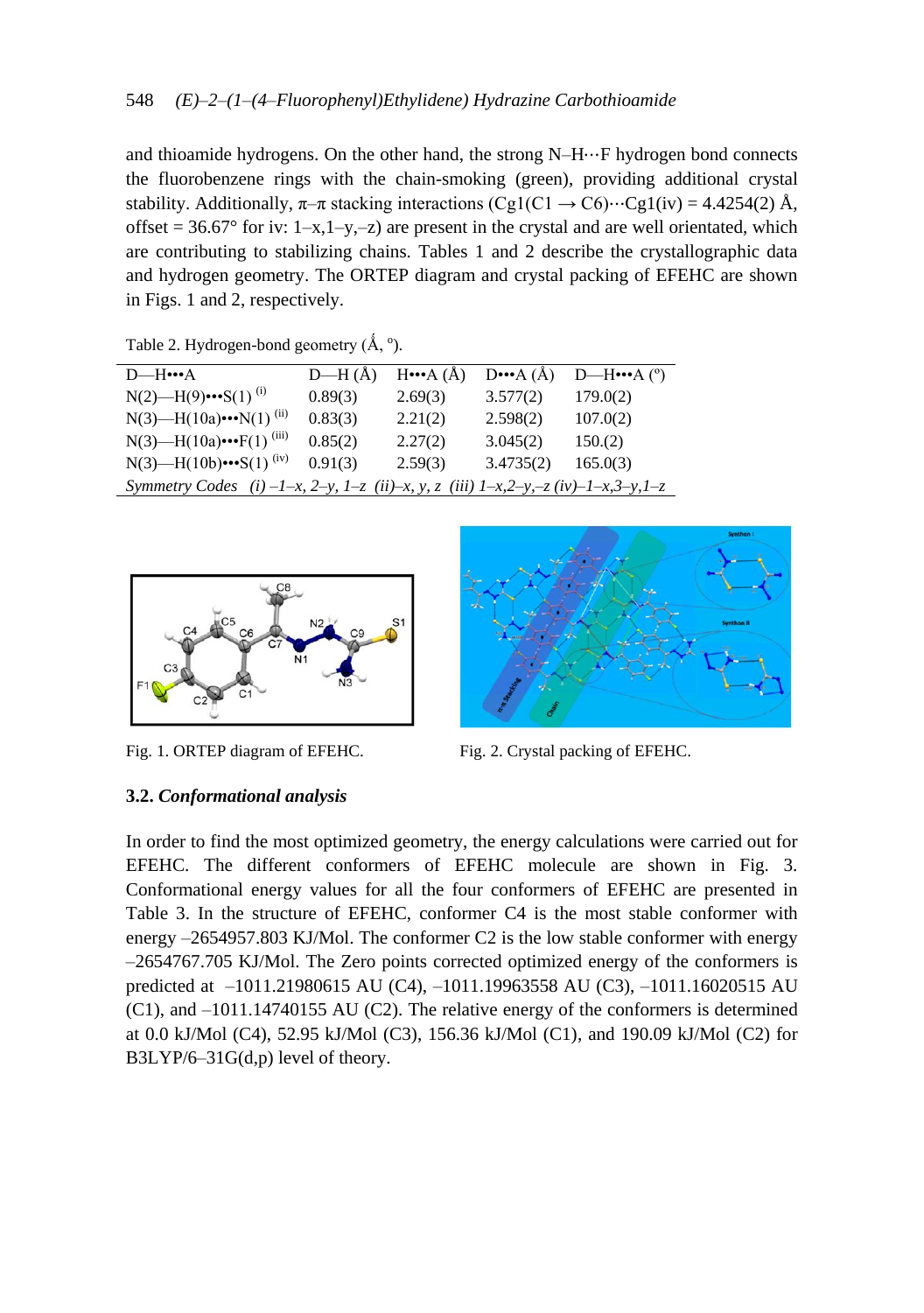

Fig. 3. Conformers of EFEHC.

Table 3. Total Energies of Different Conformations of EFEHC Calculated at the B3LYP/ 6–31G (d, p) Level of Theory.

| Code           | Energy (Hartree) | KJ/Mol         | Energy Difference (KJ/Mol) |
|----------------|------------------|----------------|----------------------------|
| C <sub>4</sub> | $-1011.219806$   | $-2654957.803$ |                            |
| C <sub>3</sub> | $-1011.199636$   | $-2654904.845$ | 52.95783557                |
| C <sub>1</sub> | $-1011.160205$   | $-2654801.443$ | 156.3607455                |
| C <sub>2</sub> | $-1011.147402$   | $-2654767.705$ | 190.0982918                |

#### **3.3.** *Molecular electrostatic potential analysis*

MEP analysis plays an important role in analyzing the molecular structure of its physicochemical property relationships [13]. Molecular electrostatic potential surfaces are important in computer-aided drug design because they assist in the optimization of electrostatic interactions between the protein and the legend. To predict reactive sites for an electron acceptance and electron contribution attack on the EFEHC molecule, MEP was calculated at the  $B3LYP/6-31G$  (d,p) level basis set. The red color or negative regions of MEP were related to electrophilic reactivity, and the blue color or positive regions were related to. It is nucleophilic reactivity shown in Fig. 4. The molecular electrostatic potential (MEP) is related to the electronic density. It is a very useful descriptor for determining sites for electrophilic attack and nucleophilic reactions and hydrogen–bonding interactions [14]. The EFEHC molecule must present atoms either with positive potential isosurface or with negative potential isosurface. The MEP of EFEHC clearly indicates the electron-rich centers of sulfur and the positive potential isosurface centers of N1 & H9.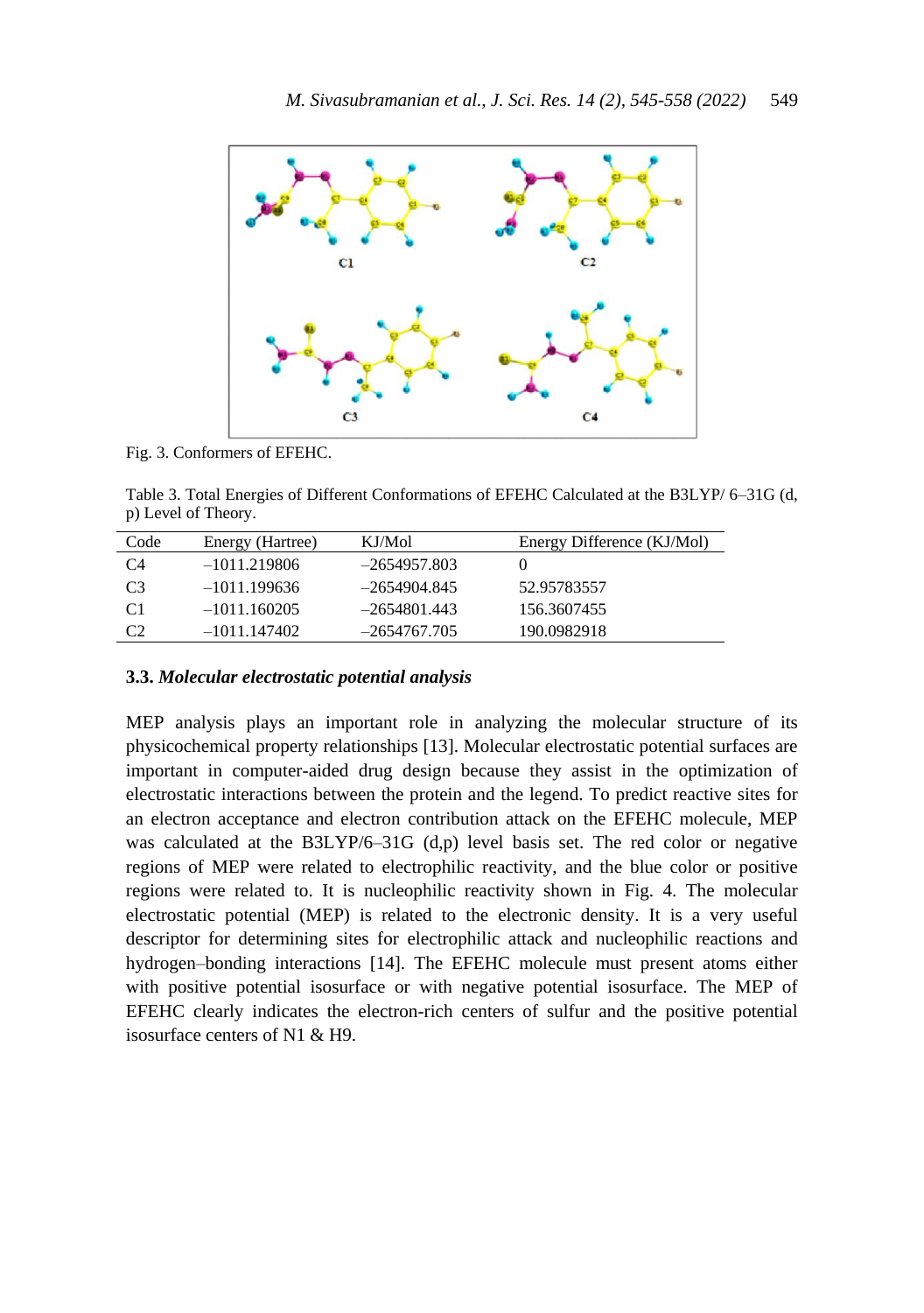| $v_{\text{Raman}} \text{cm}^{-1}$ $v_{\text{IR}} \text{cm}^{-1}$ $v_{\text{cal}} \text{cm}^{-1}$ Reduced Force |                          |      |        | Const | IR<br>Intensity Activity | Raman  | Polari- | Characterization<br>of<br>normal<br>zation ratio modes with PED (%) |
|----------------------------------------------------------------------------------------------------------------|--------------------------|------|--------|-------|--------------------------|--------|---------|---------------------------------------------------------------------|
|                                                                                                                |                          | 38   | 10.129 |       | 0.0094 1.2867            | 2.6648 | 0.7430  | $\tau NNC(53)+\tau CCN(24)$                                         |
|                                                                                                                | $\overline{\phantom{0}}$ | 43   | 3.8008 |       | 0.0044 0.1329            | 7.5276 | 0.6220  | $\tau$ CCC(67)+ $\tau$ CNN(20)                                      |
|                                                                                                                | $\overline{\phantom{0}}$ | 63   | 7.6768 |       | 0.0193 2.3381            | 1.3444 | 0.6856  | $\beta$ CCN(22)+ $\beta$ CNN(22)                                    |
|                                                                                                                | $\overline{\phantom{0}}$ | 98   | 3.6358 |       | 0.0221 0.6188            | 4.9736 | 0.4491  | $\tau$ CNN(53)+ $\tau$ CCC(20)                                      |
| 109                                                                                                            | $\overline{\phantom{0}}$ | 109  | 5.2174 |       | 0.0395 1.6083            | 0.6082 | 0.7476  | $\tau$ CCC(23)+ $\tau$ NNC(15)                                      |
| 136                                                                                                            | $\overline{\phantom{0}}$ | 135  | 1.4546 |       | 0.0170 0.7507            | 0.4940 | 0.7394  | $\tau HCC(61)$                                                      |
| 193                                                                                                            | $\overline{\phantom{0}}$ | 188  | 3.9673 |       | 0.0894 8.0503            | 1.3069 | 0.7135  | $\beta$ CCC(20)+ $\beta$ NCS(19)                                    |
| 220                                                                                                            | $\overline{\phantom{0}}$ | 225  | 5.1745 |       | 0.1667 8.6423            | 2.7367 | 0.4211  | $\tau CCF(16)+\tau CCN(12)$                                         |
|                                                                                                                | $\overline{\phantom{0}}$ | 253  | 1.7131 |       | 0.0695 106.11            | 1.4212 | 0.7338  | $\gamma$ NHC(49)                                                    |
| 269                                                                                                            | $\overline{\phantom{0}}$ | 271  | 2.7442 |       | 0.1279 65.222            | 2.5216 | 0.4237  | $\gamma NHC(27)+\tau CCC(17)$                                       |
| 301                                                                                                            | $\overline{\phantom{0}}$ | 309  | 2.8152 |       | 0.1708 5.1375            | 1.6444 | 0.2941  | $\beta$ CCN(45)+ $\beta$ NCN(15)                                    |
| 369                                                                                                            | $\overline{\phantom{0}}$ | 364  | 7.1706 |       | 0.5992 20.441            | 2.5220 | 0.7330  | $\beta$ CCF(30)+ $\beta$ CCC(10)                                    |
| 375                                                                                                            | $\overline{\phantom{0}}$ | 377  | 7.2431 |       | 0.6536 13.669            | 1.8759 | 0.4286  | $\tau$ CCN(22)+ $\tau$ CCC(19)                                      |
|                                                                                                                | $\overline{\phantom{0}}$ | 403  | 4.3673 |       | 0.4518 0.9107            | 2.0513 | 0.2814  | $\beta$ NCC(21)+ $\beta$ CCF(17)+ $\tau$ CCC(15)                    |
| 415                                                                                                            | $\overline{\phantom{0}}$ | 412  | 3.3288 |       | 0.3587 0.4717            | 4.4664 | 0.3673  | $\tau$ CCC(63)                                                      |
| 432                                                                                                            | $\overline{\phantom{0}}$ | 438  | 3.9708 |       | 0.4844 4.7166            | 10.590 | 0.3375  | $\beta$ NCN(27)+ $\beta$ CCC(12)+ $\beta$ CCF(11)                   |
| 477                                                                                                            | $\overline{\phantom{0}}$ | 470  | 1.2134 |       | 0.1704 93.006            | 2.1372 | 0.6417  | $\tau HNC(71)$                                                      |
| 490                                                                                                            | $\overline{\phantom{0}}$ | 495  | 2.9576 |       | 0.4606 24.481            | 1.3274 | 0.3505  | $\tau CCC(17)+\tau CCF(13)$                                         |
| 531                                                                                                            | $\overline{\phantom{0}}$ | 532  | 4.4258 |       | 0.7974 5.7385            | 2.1449 | 0.1339  | $\beta$ CCN(17)+ $\gamma$ SC(12)                                    |
| 556                                                                                                            | $\overline{\phantom{0}}$ | 558  | 2.9298 |       | 0.5805 0.2905            | 5.4917 | 0.5235  | $\varphi$ CCN(41)+ $\tau$ CCC(10)                                   |
| 562                                                                                                            | $\overline{\phantom{0}}$ | 570  | 4.5595 |       | 0.9402 11.708            | 5.9987 | 0.4306  | $\beta$ CCC(14)+ $\beta$ CNN(12)                                    |
| 577                                                                                                            | $\overline{\phantom{0}}$ | 574  | 1.4911 |       | 0.3121 4.7889            | 0.4030 | 0.5541  | $\tau$ HNC(75)                                                      |
|                                                                                                                | 628                      | 623  | 3.2436 |       | 0.8014 0.5793            | 10.275 | 0.7285  | $\gamma$ SNN(55)                                                    |
| 625                                                                                                            | $\overline{\phantom{0}}$ | 626  | 4.1175 |       | 1.0263 0.4496            | 5.2325 | 0.7361  | $\beta$ CCC(21)                                                     |
| 693                                                                                                            | $\overline{\phantom{0}}$ | 694  | 4.6204 |       | 1.4146 2.2142            | 2.9560 | 0.6916  | $\tau$ CCC(40)                                                      |
| 714                                                                                                            | 713                      | 699  | 3.9784 |       | 1.2361 8.4961            | 9.4340 | 0.4479  | $\gamma CC(19)$                                                     |
| 793                                                                                                            | $\overline{a}$           | 798  | 1.2566 |       | 0.5088 2.7059            | 12.225 | 0.3491  | $\tau HCC(41)+\tau CCF(19)$                                         |
| 814                                                                                                            | 813                      | 811  | 4.9127 |       | 2.0556 43.841            | 11.585 | 0.1052  | $\gamma CC(18)+\gamma CC(17)+\gamma FC(16)$                         |
| 822                                                                                                            | $\overline{\phantom{0}}$ | 818  | 1.6266 |       | 0.6920 46.285            | 2.0683 | 0.6292  | $\tau HCC(41)+\tau CCF(19)$                                         |
| 836                                                                                                            | 833                      | 833  | 3.0991 |       | 1.3657 34.093            | 43.731 | 0.1356  | $\gamma$ SC(23)+ $\beta$ HNC(14)                                    |
| 913                                                                                                            | $\overline{\phantom{0}}$ | 917  | 1.2755 |       | 0.6809 0.1639            | 2.6485 | 0.7386  | $\tau$ CCC(49)+ $\tau$ CCF(29)                                      |
| 940                                                                                                            | $\overline{\phantom{0}}$ | 935  | 1.3151 |       | 0.7304 0.9108            | 3.2186 | 0.2674  | $\gamma$ CCH(58)+ $\tau$ HCC(23)                                    |
| 970                                                                                                            | 971                      | 957  | 3.0105 |       | 1.7525 20.054            | 0.6681 | 0.7498  | $\gamma CC(33)+\beta HCC(16)$                                       |
| 994                                                                                                            | $\overline{\phantom{0}}$ | 991  | 2.5426 |       | 1.5879 1.6484            | 0.3308 | 0.7495  | $\beta$ CCC(37)+ $\beta$ CCC(31)                                    |
|                                                                                                                | $\overline{\phantom{0}}$ | 1007 | 1.5899 |       | 1.0242 0.8891            | 23.842 | 0.3448  | $\gamma$ CHC(66)+ $\beta$ HCH(11)                                   |
| 1013                                                                                                           | 1016                     | 1015 | 2.0150 |       | 1.3198 18.685            | 28.856 | 0.4321  | $\gamma NC(23)+\beta HNC(15)+\gamma HCH(15)$                        |
| 1063                                                                                                           | $\overline{\phantom{0}}$ | 1067 | 2.3265 |       | 1.6824 22.952            | 114.80 | 0.2353  | $\beta$ CCC(12)+ $\gamma$ CHC(10)                                   |
| 1088                                                                                                           | 1079                     | 1087 | 1.4012 |       | 1.0511 25.278            | 4.7978 | 0.6707  | $\beta$ HCC(23)+ $\beta$ HCC(16)+ $\gamma$ CC(14)                   |
| 1112                                                                                                           | $\overline{\phantom{0}}$ | 1119 | 3.4488 |       | 2.7426 123.68            | 64.036 | 0.3315  | $\gamma NN(59)$                                                     |
| 1158                                                                                                           | 1159                     | 1144 | 1.1818 |       | 0.9821 20.884            | 78.277 | 0.2278  | $\beta$ HCC(28)+ $\beta$ HCC(17)+ $\beta$ HCC(14)                   |
| 1220                                                                                                           | 1221                     | 1228 | 3.3899 |       | 3.3054 90.600            | 8.9993 | 0.6941  | $\gamma$ FC(46)+ $\beta$ HCC(14)+ $\gamma$ CC(10)                   |
| 1244                                                                                                           | 1241                     | 1244 | 1.9198 |       | 1.8889 379.62            | 40.692 | 0.3604  | $\beta$ HNN(29)+ $\beta$ HNC(27)+ $\nu$ SC(67)                      |

Table 4. Theoretical and experimental vibrational wavenumbers  $(cm<sup>-1</sup>)$  of EFEHC calculated by B3LYP/6–31G(d,p).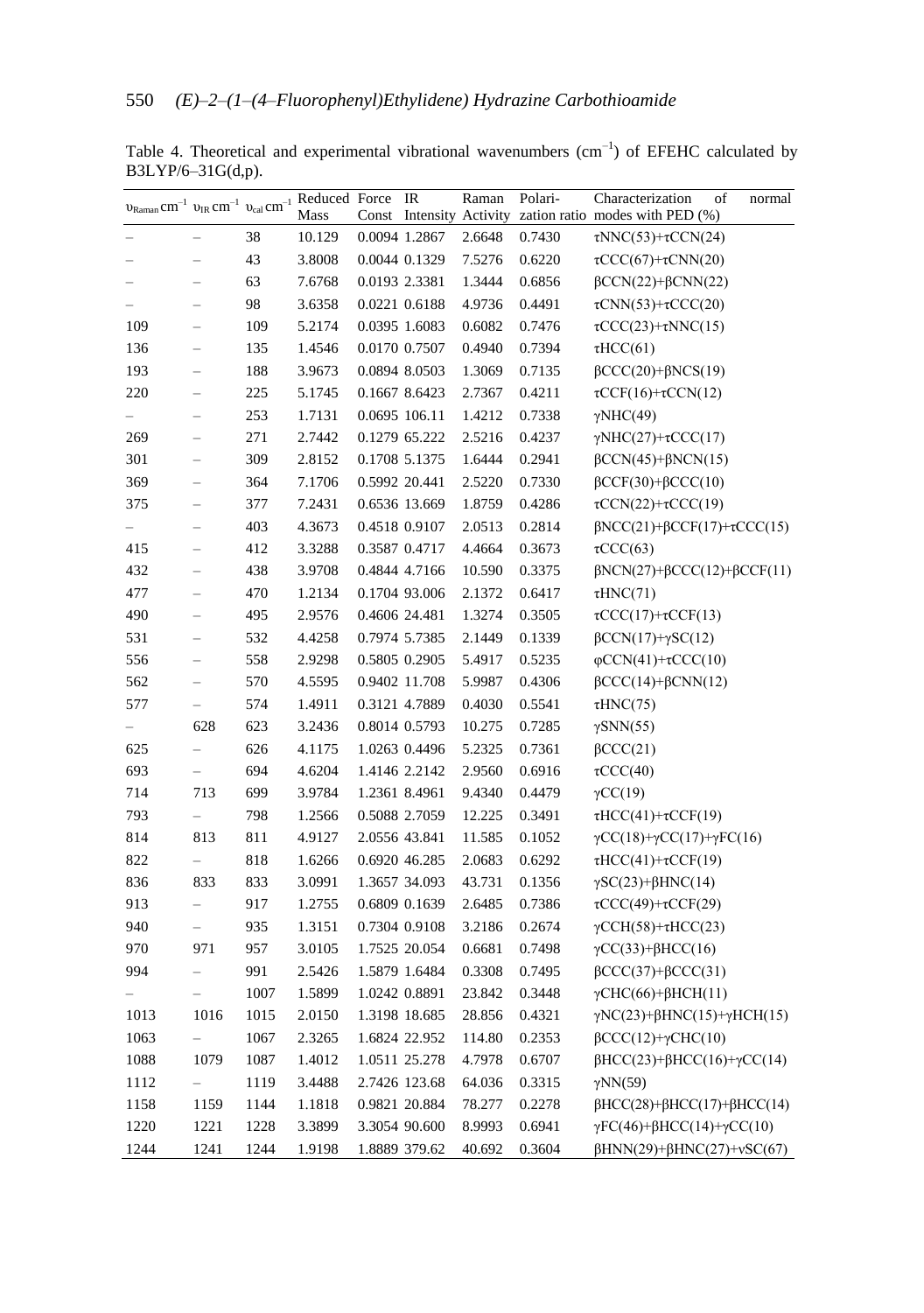|      |                          | 1274 | 1.3035 | 1.3449 3.0894 | 4.1617 | 0.5965 | $\beta$ HCC(31)+ $\beta$ HCC(19)+ $\beta$ HCC(16) |
|------|--------------------------|------|--------|---------------|--------|--------|---------------------------------------------------|
|      | 1286                     | 1288 | 4.5708 | 4.8184 32.531 | 377.63 | 0.3088 | vCC(64)                                           |
| 1302 | 1299                     | 1298 | 9.7865 | 10.484 6.9024 | 107.66 | 0.3376 | vCC(36)                                           |
| 1374 | 1375                     | 1365 | 1.2904 | 1.5272 9.5433 | 6.2586 | 0.5456 | $\beta$ HCH(49)+ $\beta$ HCC(24)                  |
| 1397 | $\overline{\phantom{0}}$ | 1396 | 2.9915 | 3.7021 11.744 | 23.224 | 0.4195 | vCC(65)                                           |
| 1408 | 1403                     | 1406 | 2.6131 | 3.2846 101.42 | 100.12 | 0.2945 | $vNC(72)+\beta HNH(23)$                           |
| 1433 | 1429                     | 1435 | 1.2162 | 1.5923 170.17 | 14.500 | 0.5171 | $\gamma$ CHC(27)+ $\beta$ HCH(24)                 |
| 1453 | 1448                     | 1451 | 1.1142 | 1.4911 86.655 | 16.848 | 0.5844 | $\beta$ HCH(67)+ $\gamma$ CHC(11)                 |
| 1468 |                          | 1476 | 1.5983 | 2.2142 458.19 | 3.7670 | 0.1899 | $\beta$ HNN(32)+ $\beta$ HCH(11)+ $\nu$ NC(70)    |
| 1497 | 1500                     | 1503 | 2.517  | 3.6167 16.729 | 321.22 | 0.3911 | $\beta$ HCC(13)+ $\beta$ CCC(12)+ $\beta$ HCC(12) |
|      |                          | 1561 | 1.6183 | 2.5059 235.64 | 162.72 | 0.3416 | $\beta$ HNH(63)+vNC(78)                           |
|      | 1569                     | 1570 | 6.665  | 10.443 23.087 | 438.50 | 0.3328 | vCC(82)                                           |
| 1587 | 1594                     | 1593 | 7.1397 | 11.512 7.1422 | 1897.1 | 0.3252 | vNC(85)                                           |
| 1605 | 1608                     | 1609 | 7.3111 | 12.028 78.083 | 94.370 | 0.3667 | vNC(85)                                           |
| 2913 | 2910                     | 2921 | 1.0429 | 5.6526 6.6021 | 115.40 | 0.0091 | vCH(93)                                           |
| 2974 | 2978                     | 2970 | 1.1006 | 6.1687 9.0814 | 47.426 | 0.7425 | vCH(98)                                           |
| 3046 | 3045                     | 3052 | 1.0951 | 6.4809 7.1631 | 41.286 | 0.5802 | vCH(91)                                           |
| 3086 | $\overline{\phantom{0}}$ | 3086 | 1.0879 | 6.5811 8.4170 | 43.742 | 0.7378 | vCH(96)                                           |
| 3096 | $\overline{\phantom{0}}$ | 3094 | 1.0886 | 6.6233 3.4154 | 87.273 | 0.4530 | vCH(97)                                           |
|      |                          | 3104 | 1.0947 | 6.7018 6.3024 | 163.48 | 0.265  | vCH(98)                                           |
| 3109 |                          | 3108 | 1.0947 | 6.7201 2.7287 | 118.49 | 0.1375 | vCH(67)                                           |
| 3441 |                          | 3443 | 1.0758 | 8.1052 31.895 | 189.05 | 0.2029 | vNH(97)                                           |
| 3455 | 3458                     | 3458 | 1.0471 | 7.9583 37.142 | 118.60 | 0.1242 | vNH(98)                                           |
| 3611 | 3615                     | 3616 | 1.1039 | 9.1711 105.84 | 56.861 | 0.6545 | vNH(97)                                           |

Abbreviations: ν– stretching, β – Bending, τ– torsion, γ– out of the plane.



Fig. 4. Molecular electrostatic potential of EFEHC.

### **3.4.** *Vibrational assignment*

The comparison of theoretical and experimental IR spectrum and Raman spectrum are shown in Figs. 5 and 6. Experimental and theoretical vibrational wavenumbers  $\text{cm}^{-1}$ ) calculated using B3LYP/6–31G (d,p) of EFEHC are shown in Table 4.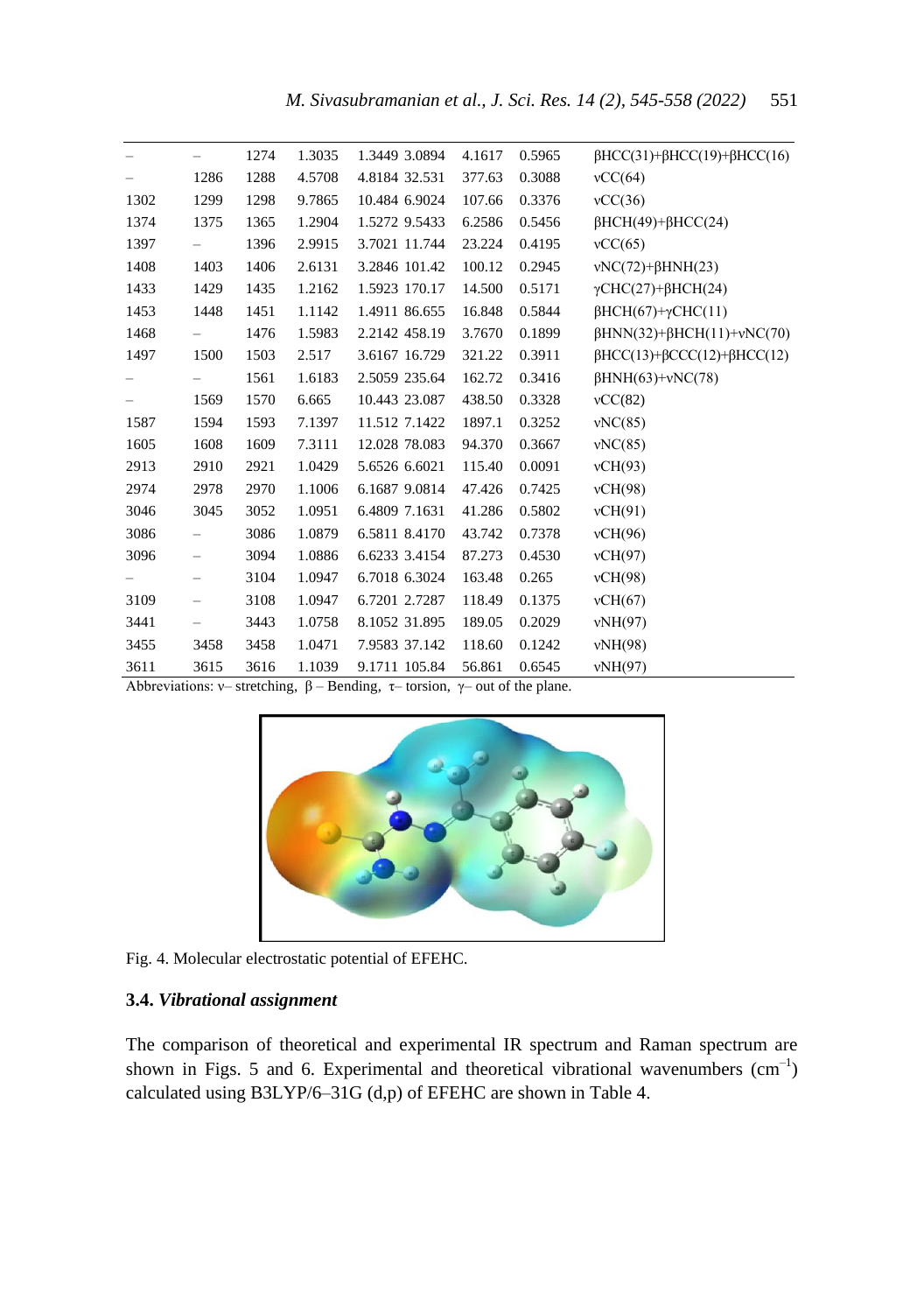

Fig. 5. FT–IR spectrum of EFEHC. Fig. 6. FT–Raman spectrum of EFEHC.

# **3.5.** *N–H vibrations*

In all the heterocyclic compounds, the Nitrogen–Hydrogen stretching vibrations take place in the region  $3500 \text{cm}^{-1}$  –  $3300 \text{cm}^{-1}$  [15]. In the experimental FTIR spectrum of EFEHC observed at 3455  $cm^{-1}$  and in FT–Raman, 3458  $cm^{-1}$  is assigned to asymmetric N–H stretching vibration with PEDs 98%. The asymmetric stretching mode is calculated at 3458  $\text{cm}^{-1}$  by B3LYP/6–31G (d,p).

### **3.6.** *C–H vibrations*

The asymmetric C–H stretching mode of the CH<sub>3</sub> group is expected around 2980 cm<sup>-1,</sup> and the symmetric  $[16]$  one is expected in the region of 2870 cm<sup>-1</sup>. The aromatic compounds normally exhibit many weak bands in the region  $3100 \text{ cm}^{-1}$ -2900 cm<sup>-1</sup> due to aromatic C–H stretching vibrations. A weak band is observed at 3046, 2974  $& 2913 \text{ cm}^{-1}$ in the FT–IR spectrum, and an intense band is observed at 3045, 2978  $&$  2910 cm<sup>-1,</sup> and the FT–Raman spectrum can be assigned to C–H stretching respectively. The theoretically observed vibrations 3052, 2970, and 2920  $\text{cm}^{-1}$  are calculated by B3LYP/6– 31G (d,p) with PED 91, 98, and 93 %.

# **3.7.** *C–C vibrations*

The Ring C–C stretching vibrations take place in the region of 1474–1666 cm<sup>-1</sup> [16]. The frequencies observed for EFEHC in FT–IR spectrum at 1497 and 1587 cm<sup>-1</sup> have been assigned to C–C stretching vibration. The corresponding vibrations appear in the FT– Raman spectrum at 1500 and 1594  $cm^{-1}$ . The theoretically computed wavenumber at 1503 and  $1593 \text{ cm}^{-1}$  in the B3LYP method is also correlated with the experimental observations.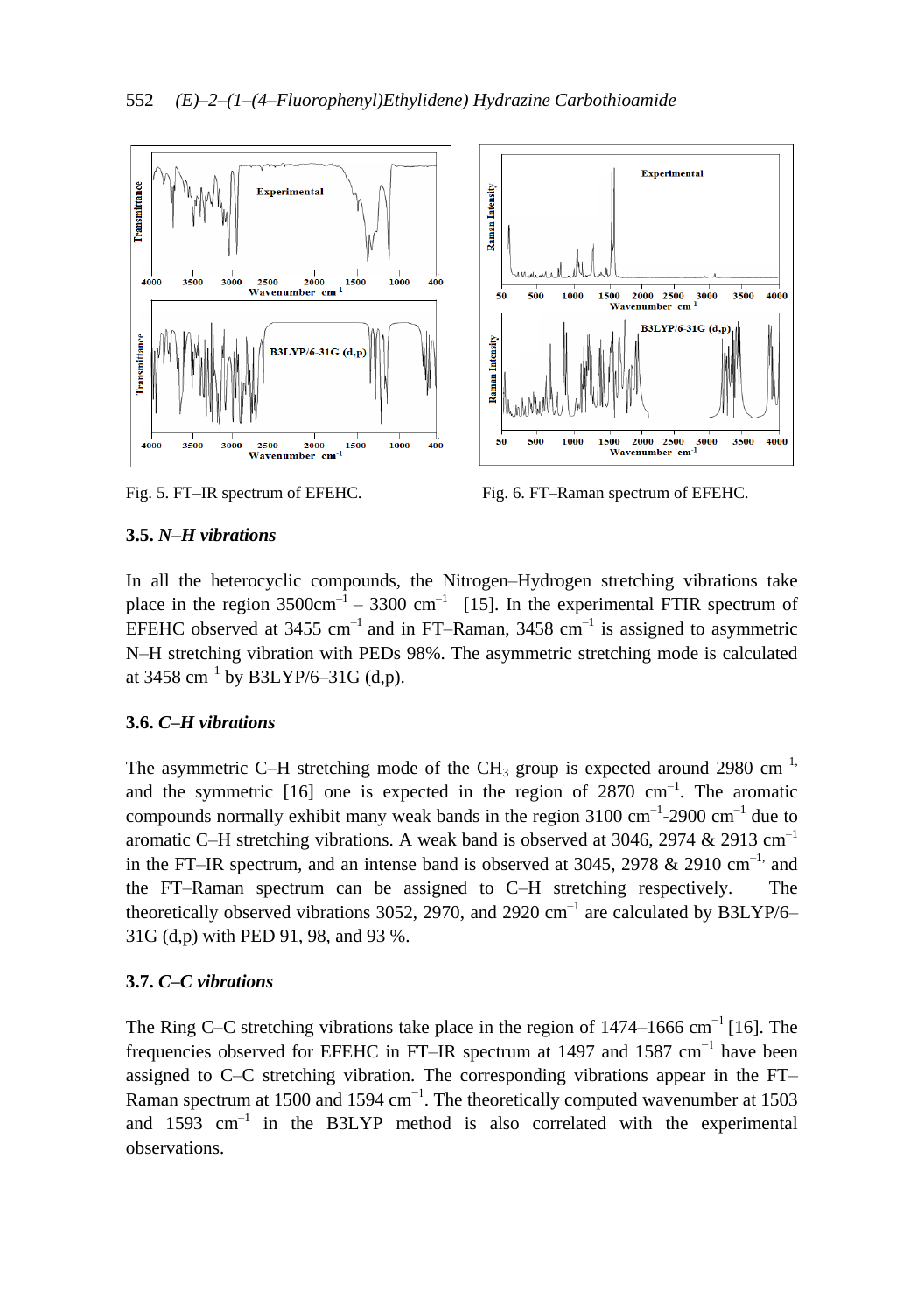#### **3.8.** *C–F vibrations*

The assignments of C–F stretching modes are very difficult as these vibrations are strongly coupled with the other in-plane bending vibrations of several modes. Normally the observed bands of the C–F stretching vibrations have been found to be very strong in the FTIR spectra and these appear in the range between 1000–1300 cm−1 for several fluoros–benzenes [17].

The present molecule has one fluorine atom which is placed at the ortho position of the skeletal ring. In the present investigation, FTIR bands observed at  $1220 \text{ cm}^{-1}$  and the bands at 1221  $\text{cm}^{-1}$  in the FT–Raman spectrum of EFEHC are assigned to the C–N stretching mode of vibrations. The calculated value at  $1228 \text{ cm}^{-1}$  is in excellent agreement with the experimental value for the corresponding vibration mode. The PED for C–F vibration is 46 %. According to the reported values [18], this assignment is in line with the literature.

#### **3.9.** *C–S vibrations*

C–S stretching bands are usually observed in the range of  $670-930$  cm<sup>-1</sup> with moderate intensity. The calculated bands at B3LYP level in the same region show band positions at  $832 \text{ cm}^{-1}$  for the C-S stretching vibrations and are in excellent agreement with experimental observations of both FTIR and FT–Raman spectra.

#### **4. HOMO-LUMO Analysis**

FMOs have an impact on quantum chemistry. The values for HOMO and LUMO are - 5.2192 eV and -7.4773 eV, respectively. The observed energy bandgap in the gas phase is 2.2580 eV. The ECHFPC HOMO-LUMO diagram is shown in Fig. 7. Essential characteristics such as global hardness (η), chemical potential (μ), and global electrophilicity index  $(\omega)$  were calculated using ionization potential and electron affinity data. The results are 1.1290 eV, 6.3482 eV, and 17.8475 eV. Table 5 shows the EFEHC HOMO LUMO parameters. The occupied molecular orbital energies are all negative, confirming the structure's chemical stability.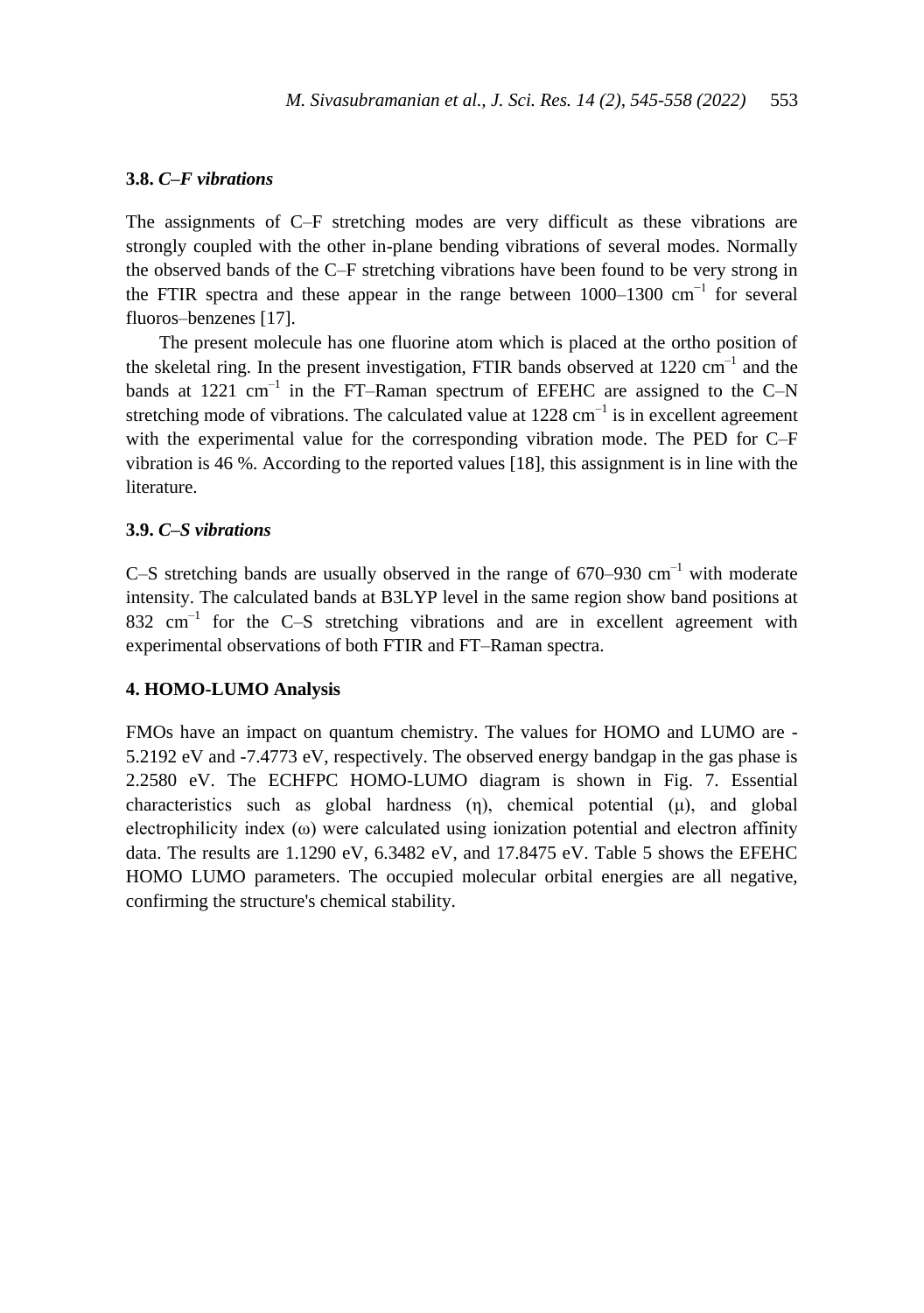

Fig. 7. HOMO LUMO analysis of EFEHC.

### **5. Thermodynamical Properties**

Based on vibrational analysis at B3LYP/6-31G(d,p) levels, several thermodynamic parameters of EFEHC were theoretically calculated like zero-point vibrational energy, rotational constants, thermal energy, entropy, and enthalpy and was given in Table 6.

|                                                         | Values             |  |  |  |  |  |
|---------------------------------------------------------|--------------------|--|--|--|--|--|
| Parameters                                              | $B3LYP/6-31G(d,p)$ |  |  |  |  |  |
| Zero-point vibrational energy (kcal mol <sup>-1</sup> ) | 115.01892          |  |  |  |  |  |
| Rotational Constants (GH <sub>z</sub> )                 |                    |  |  |  |  |  |
| A                                                       | 1.40657            |  |  |  |  |  |
| B                                                       | 0.25098            |  |  |  |  |  |
| $\mathcal{C}$                                           | 0.21409            |  |  |  |  |  |
| Thermal Energy (kcal mol <sup>-1</sup> )                |                    |  |  |  |  |  |
| Total                                                   | 123.563            |  |  |  |  |  |
| Translation                                             | 0.889              |  |  |  |  |  |
| Rotational                                              | 0.889              |  |  |  |  |  |
| Vibrational                                             | 121.786            |  |  |  |  |  |
| Entropy (cal mol <sup>-1</sup> kelvin)                  |                    |  |  |  |  |  |
| Total                                                   | 50.811             |  |  |  |  |  |
| Translation                                             | 2.981              |  |  |  |  |  |
| Rotational                                              | 2.981              |  |  |  |  |  |
| Vibrational                                             | 44.849             |  |  |  |  |  |
| Enthalpy $\text{(cal mol}^{-1}$ kelvin)                 |                    |  |  |  |  |  |
| Total                                                   | 118.869            |  |  |  |  |  |
| Translation                                             | 41.945             |  |  |  |  |  |
| Rotational                                              | 32.720             |  |  |  |  |  |

Table 6. Thermodynamic properties for EFEHC.

### **6. Molecular Docking Studies**

The bioinformatics tools used in this study are Autodock tools (ADT) v1.5.4 and Autodock v4.2 program; (Autodock, Autogrid, Autotors, Copyright–1991e2000) from the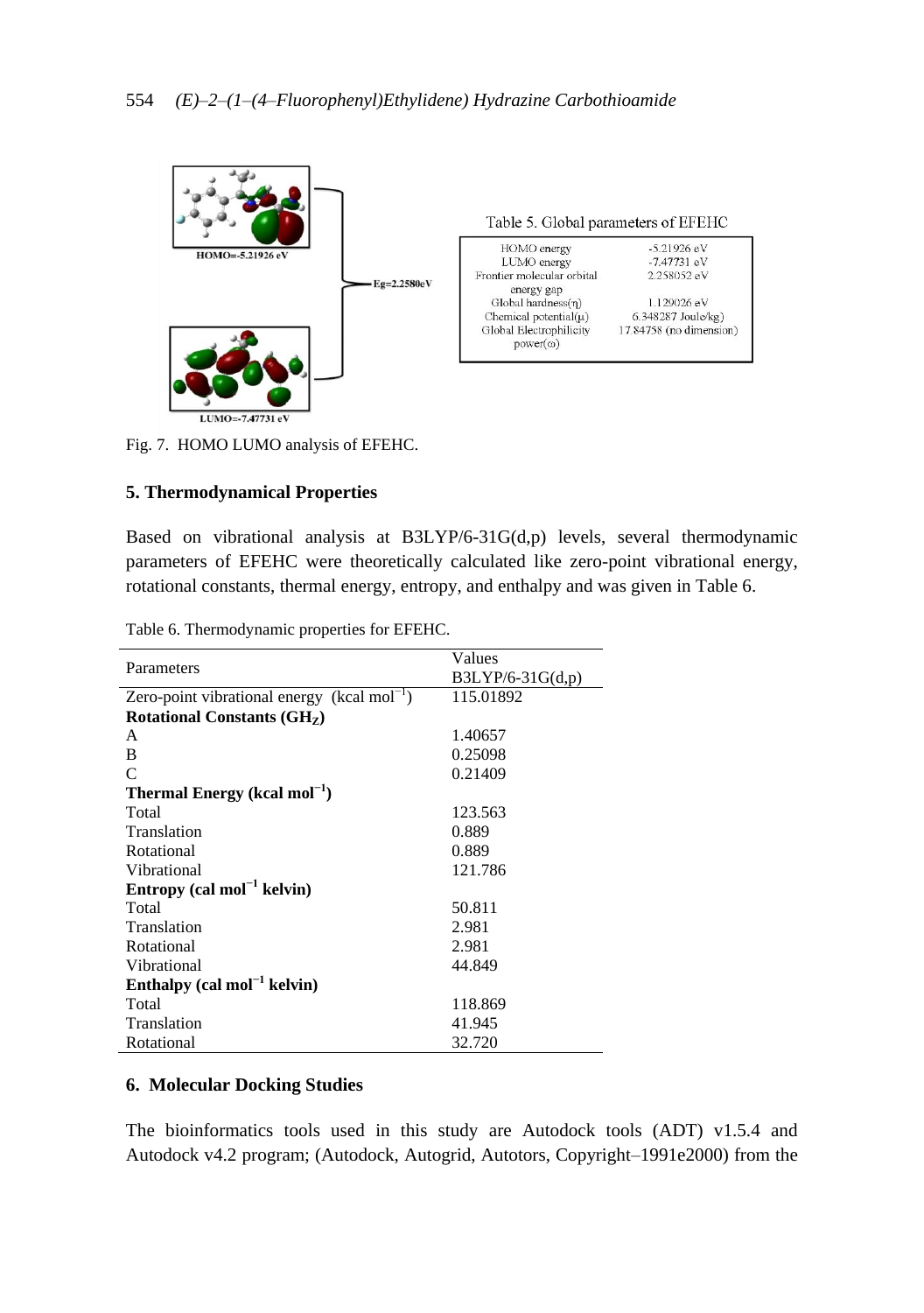Scripps Research Institute, (http://www.scripps.edu/mb/ olson/doc/autodock), PyMOL 1.3, ChemDraw Ultra 11. The following compound (E)–2–(1–(4–fluorophenyl) ethylidene) hydrazine carbothioamide (EFEHC) were developed, and their three– dimensional structures were generated using ChemDraw Ultra, 11.0. The EFEHC molecule was structurally confirmed, and the energy was minimized using Gaussian 09W [6]. Three–dimensional structures of target protein HMG–CoA reductase (PDB ID: 1DQ8) were recovered from the Protein Data Bank (PDB) (http://www.pdb.org).

The probable binding sites of preferred target receptors were searched using Q–site Finder. The docking process was carried out using Auto dock tools [19] (ADT) v1.5.4 and Autodock v4.2 programs; (Autodock, Autogrid, Autotors, Copyright–1991e2000) from the Scripps Research Institute (http://www.scripps.edu/mb/olson/doc/autodock). Polar hydrogen charges of the Gasteiger–type were assigned, and the nonpolar hydrogens were merged with the carbons where the internal degrees of freedom and torsions were set. EFEHC were docked to target protein complexes HMG–CoA reductase (PDB ID: 1DQ8) with the molecules considered a rigid body and the ligand being flexible. The search was extended over the whole receptor protein used as blind docking. Affinity maps for all the atom types present and an electrostatic map were computed with a grid spacing of 0.375 Å. The search was carried out with the Lamarckian Genetic Algorithm; populations of 150 individuals with a mutation rate of 0.02 that evolved for 10 generations [20]. The evaluation of the results was done by sorting the different complexes with respect to the predicted binding energy. A cluster analysis based on the root mean square deviation values, with reference to the starting geometry, was subsequently performed. The lowest energy conformation of the most populated cluster was considered the most trustable solution.

Ligand–protein interactions of all the selected compounds were developed by the PyMol molecular viewer (The PyMOL Molecular Graphics System, Version 1.5.0.4 Schrödinger, LLC). The hydrophobic effect of ligands was developed by Pose view. This applet provides an interactive online prediction of protein-ligand interaction and environmental chemistry studies [21].

The hydrogen bonds between HMG–CoA, and EFEHC are also shown in Fig. 8. In docking, hydrogen bonding plays a significant role in interaction studies—hydrogen bonds formed between N1 and H9 in GLY808A and GLY766A with bond distances 3.2 and 2.2Å. The energy values between binding sites of HMG–CoA, and EFEHC are  $-3.54$ kcal/Mol.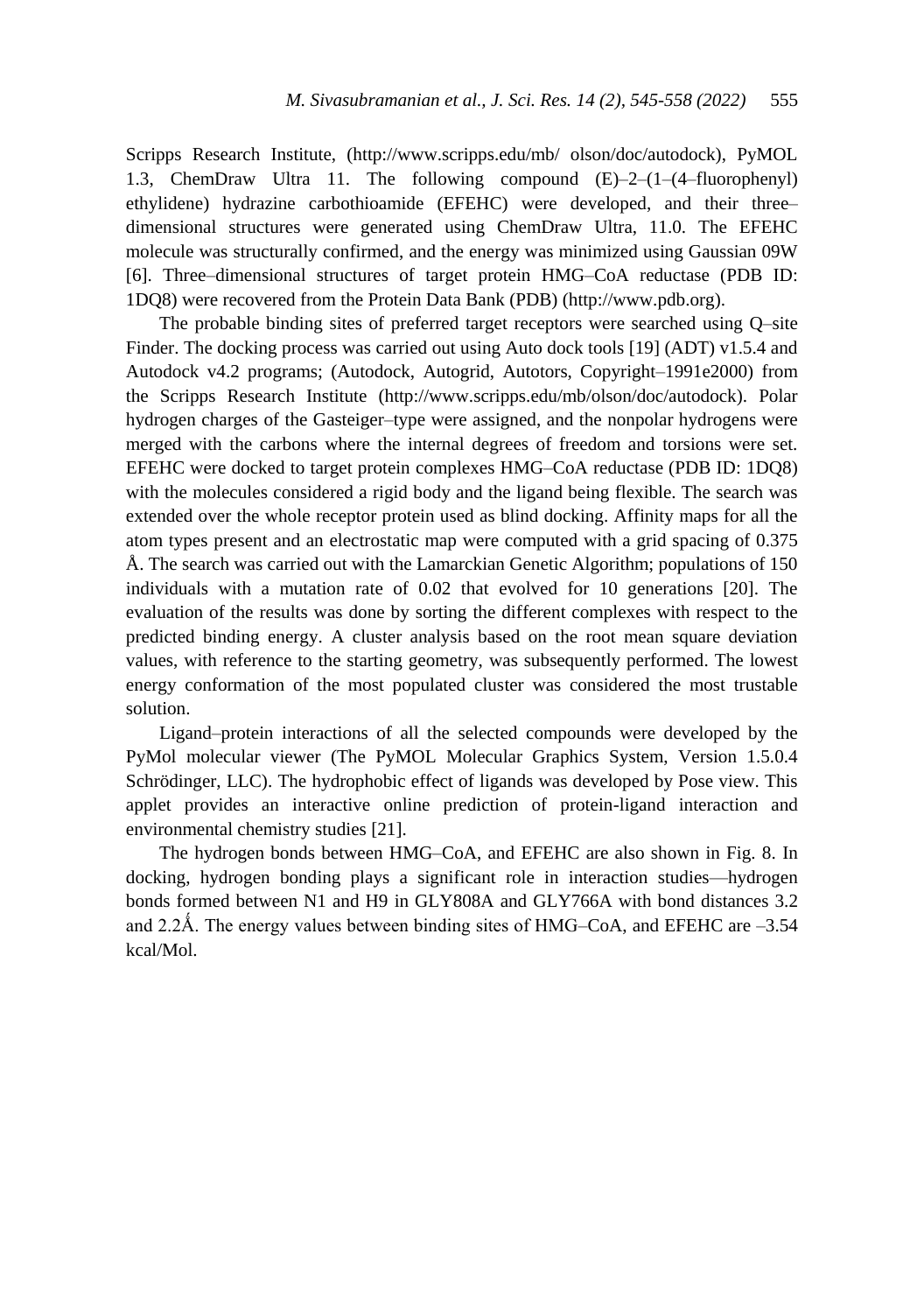

Fig. 8. Preview of EFEHC with HMG–CoA receptor.

#### **7. Hirshfeld Surface Analysis**

In order to explore a better understanding of intermolecular interactions to the supramolecular assembly, it is crucial to get quantitative measurements of these interactions. Hirshfeld Surface Analysis (HSA) [22] is becoming a valuable tool for elucidating molecular crystal structures quantitatively.

Hirshfeld Surfaces (HSs) and 2D fingerprint plots (FPs) were generated using Crystal Explorer 3.1 [23] based on the results of single-crystal X-ray diffraction studies. The function  $d_{norm}$  is a ratio encompassing the distances of any surface point to the nearest interior  $(d_i)$  and exterior  $(d_e)$  atom and the van der Waals radii of the atoms [24]. The molecular Hirshfeld Surface Analysis is a powerful technique for identifying the intermolecular short or long contacts within the crystal structure.

The Hirshfeld d<sub>norm</sub> Surface, Shape Index, and Curvedness of the EFEHC molecule are shown in Fig. 9. The 2D fingerprint plots showing the percentage of area occupied by different intermolecular interactions are depicted in Fig. 10. The deep red circular spots indicate the short intermolecular contacts due to H…F hydrogen bonds. The sharp spikes in the fingerprint plot reveal the presence of H…F hydrogen bonds in the crystal structure of the EFEHC.



Fig. 9. Hirshfeld  $d_{norm}$  Surface, Shape Index and Curvedness of EFEHC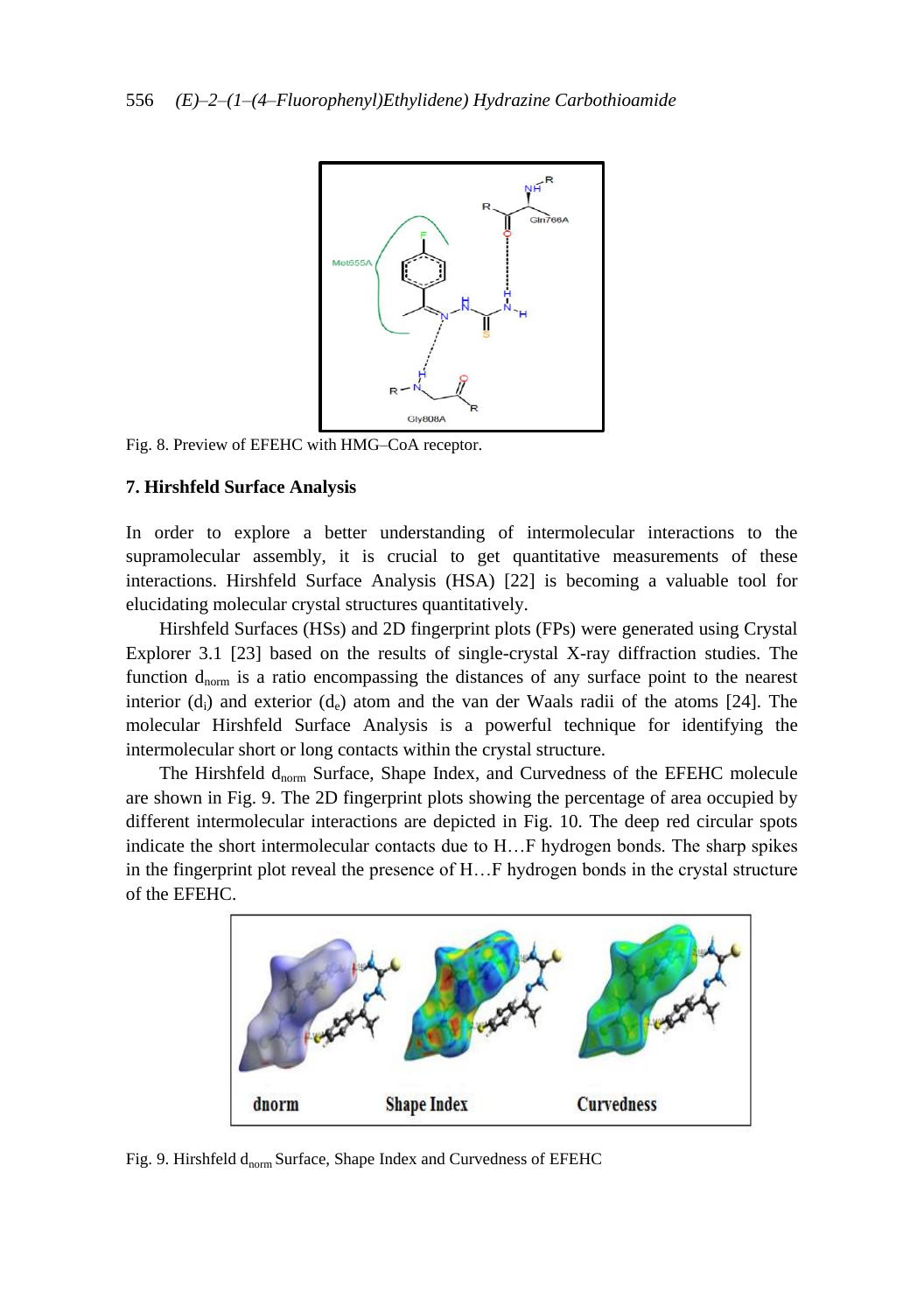

Fig. 10. Two–dimensional finger plot of EFEHC.

It shows the H…F hydrogen bonds with contact distance  $(d_e+d_i) = 2.140$ , comprising 7.6 % of the total Hirshfeld surface. Similarly, H…N covers 3%, and H…S covers 7 % of the total HSs.

#### **5. Conclusion**

In the present work, the geometry of the EFEHC was optimized with the DFT–B3LYP method using a 6–31G (d,p) basis set. The calculated structural parameters by the DFT method closely match with single crystal X-Ray diffraction data. Based on theoretically calculated total energy values, the C4 form is more stable than the other conformers. The presence of functional groups and their characteristics of EFEHC crystal have been identified by FT–IR, and FT–Raman spectral studies. Molecular electrostatic potential predicts the most reactive part of the molecule. The Hirshfeld Surface Analysis in decomposed fingerprint plots enables us to decode the intermolecular interaction types present in the EFEHC. The EFEHC ligand is suitable for the anti-cholesterol drug. The energy value between binding sites of HMG–CoA, and EFEHC is –3.54 kcal/Mol.

#### **References**

- 1. P. Yogeeswari, R. Thirumurugan, R. Kavya, S. Selwyn, P. S. James, and D. Sriram, Eur. J. Med. Chem. **39**, 729 (2004).<https://doi.org/10.1016/j.ejmech.2004.03.008>
- 2. S. N. Pandey, D. Sriram, G. Nath, and E. D. Clercq, Farmaco **54**, 624 (1999). [https://doi.org/10.1016/S0014-827X\(99\)00075-0](https://doi.org/10.1016/S0014-827X(99)00075-0)
- 3. Y. Perumal, S. Dharmarajan, and T. Rathinasabapathy, J. Med. Chem. **48**, 6202 (2005). <https://doi.org/10.1021/jm050283b>
- 4. S. N. Pandey, J. R. Dimmock, Pharmazie **48**, 659 (1993)[. https://doi.org/10.1136/thx.48.6.659](https://doi.org/10.1136/thx.48.6.659)
- 5. J. Easmon, G. Purstinger, G. Heinisch, T. Roth, H. H. Fiebig, et al., J. Med. Chem. **44**, 2164 (2001)[. https://doi.org/10.1021/jm000979z](https://doi.org/10.1021/jm000979z)